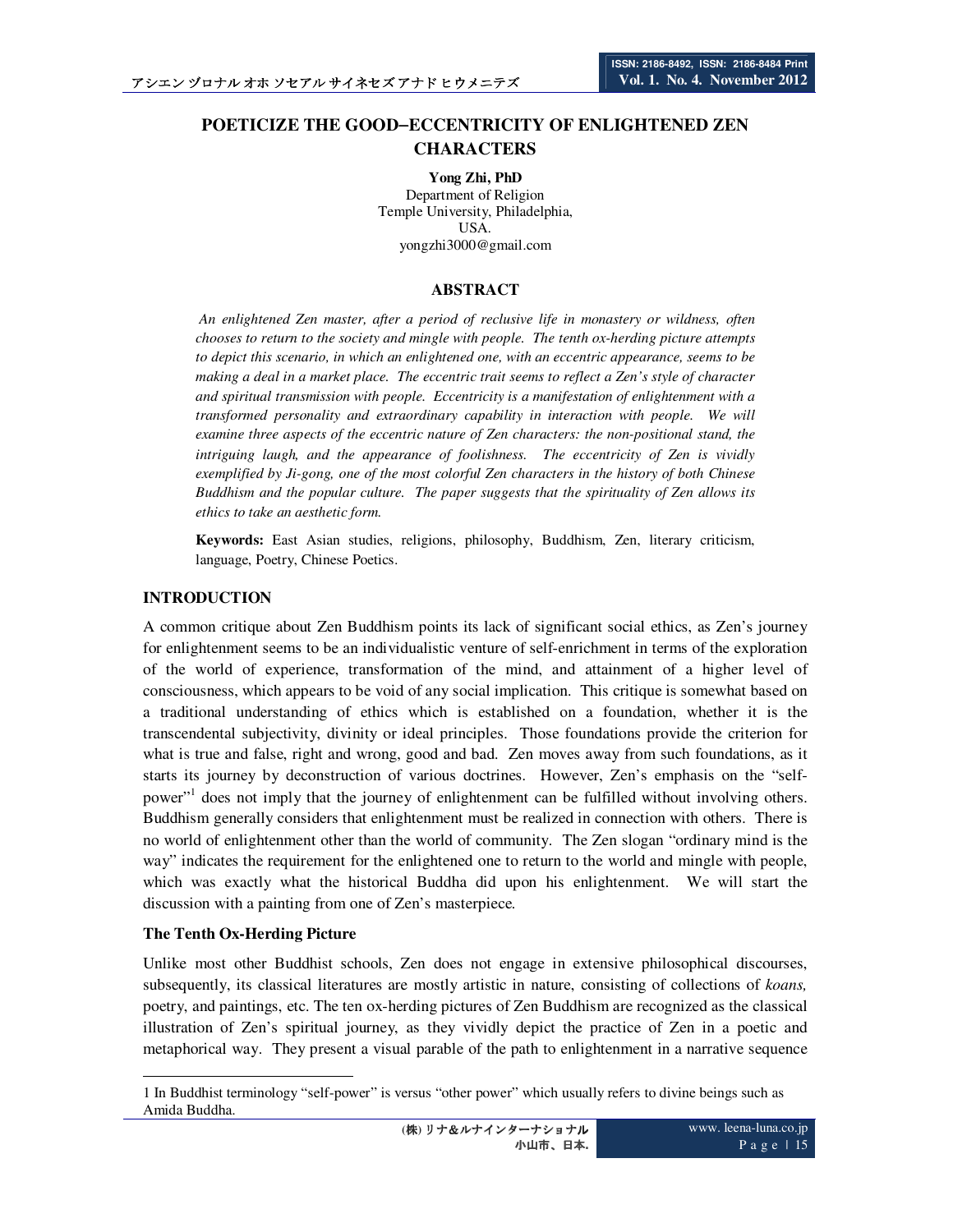of a boy's searching, seeing, wrestling, riding, and transcending of the ox, illustrating the progressive stages of Zen practice. Each picture is supplemented by a poem and a paragraph of poetic remarks. The pictures one through nine shows the process of a boy's seeking, wrestling, taming, riding and being one with the bull, representing Zen's journey of self realization in interaction with the world. The ethical implication is not yet clear in those nine pictures since there is only one character shown until the tenth picture.

The tenth picture, titled "Enter the market place"<sup>2</sup>, portrays a barefooted monk in ragged cloth, with a big bag on his shoulder and a wine bottle in his hand, making a deal with another person in a market place.



The character of the eccentric monk in the  $10<sup>th</sup>$  picture can be easily recognized as the Chinese legendary monk named Monk Bu-dai, who always carries a big cloth bag on his shoulder.<sup>3</sup> The structure of the concluding picture has dramatically changed compared to all previous pictures of the series, indicating a big leap in the journey of enlightenment. For the first time, there are two people in the picture, who are interacting in a setting of a market place. The tenth ox-herding picture places the concluding scene of the journey in a market place, indicating that the ultimate test of spirituality lies in the interactions with people in society. This scenario provides a glimpse of Zen's artistic or aesthetic approach to ethics. The enlightened one, after realizing the true self, has to mingle with others in the journey of enlightenment.

*The poem attached to the picture reads: "Barefooted and naked of breast, I mingle with the people of the world. My clothes are ragged and dust-laden, and I am ever blissful. I use no magic to extend my life; Now, before me, the dead trees become alive" (Reps 154) .* 

<sup>-</sup>2 The title is translated from the Chinese words "Ru chan chui shou." There are other translations, such as "in the world."

<sup>3</sup> Bu-dai is the Chinese word for "cloth bag."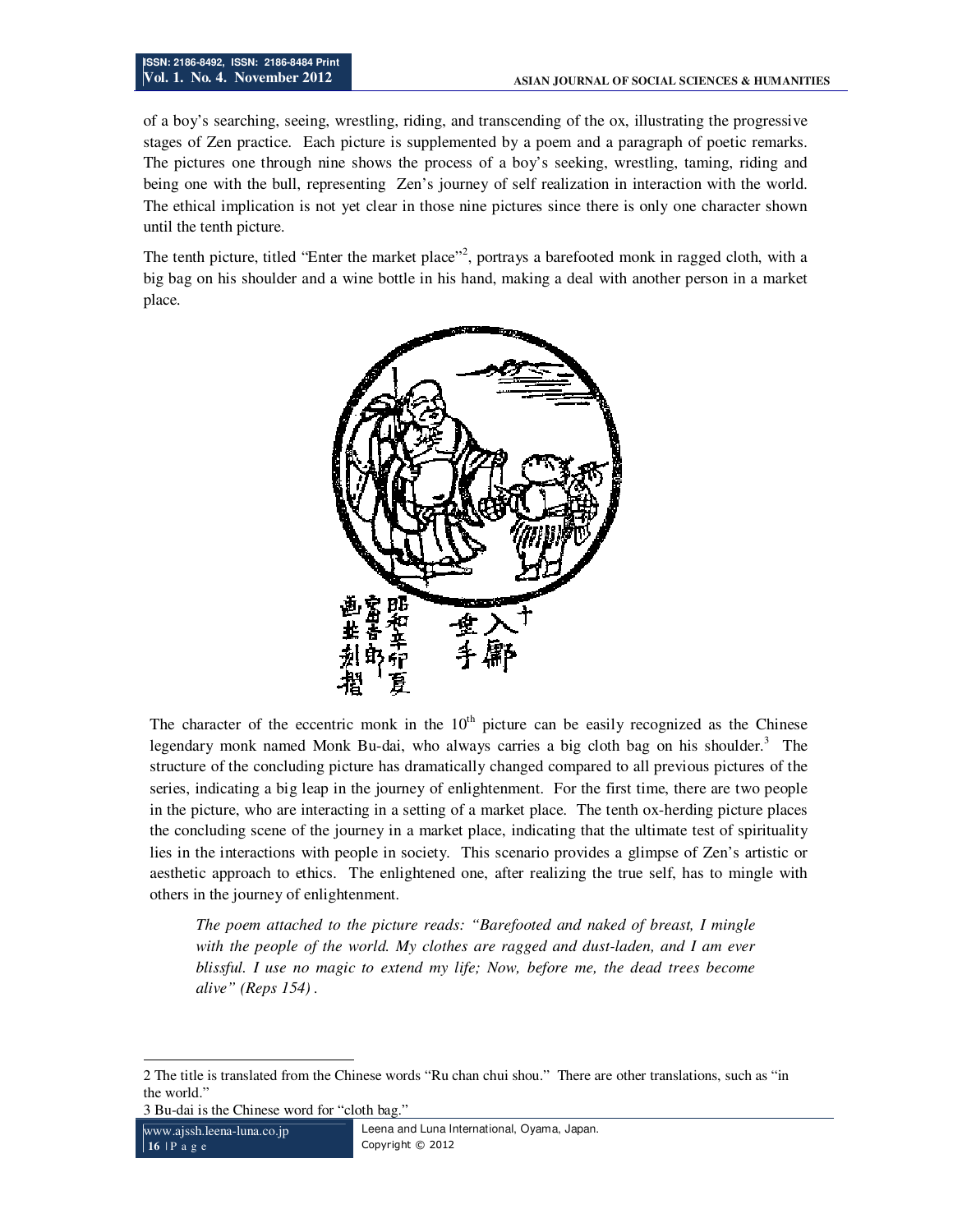*The commentary reads: "Inside my gate, a thousand sages do not know me. The beauty of my garden is invisible. Why should one search from the footprints of the patriarchs? I go to the market place with my wine bottle and return home with my staff. I visit the wineshop and the market, and everyone I look upon becomes enlightened" (Reps 154) .* 

In this picture, the young herdsman who has embarked on and pursued his spiritual journey now returns to the world as a sage to mingle with people in a market place. The *ten ox-herding pictures* select Bu-dai as the ultimate exemplar of the spirituality of Zen. Bu-dai is also known as the laughing Buddha who is one of the most colorful figures in both Chinese Buddhism and the popular culture. The tenth picture explicitly shows that the enlightened one must interact with others in the journey of enlightenment. The "I" in the verse "Barefooted and naked of breast, I mingle with the people of the world" clearly refers to the protagonist who has wrestled with the ox in the previous pictures<sup>4</sup>. The young man from the market place represents people in the society. Therefore, the tenth picture symbolizes that the Zen practitioner, having sought and attained enlightenment, returns to society as his final destiny and mingles with people.

*The following poem is believed written by Bu-dai himself: One bowl holds food from one thousand houses. Two feet travel ten thousand miles. I just get lost in the green mountain, Stopping at the end the clouds, Asking for directions from a child. (Mo 671)* 

The tenth picture shows two striking aspects which constitute the poetic characteristics of Zen's manner of being with others: one is the act of mingling, and the other is the eccentric manner. This structure echoes the ninth picture whose poetic prospect is also composed of two contrasting and complementary elements: de-familiarization and ordinariness. The eccentric style corresponds to the sense of de-familiarization as an experiential characteristic of enlightenment, while the act of mingling reflects the Zen's vision of ordinariness.

#### **Mingle with People**

The opening statement of the tenth picture defines the concluding scenario of the series: "Barefooted and naked of breast, I mingle with the people of the world." Bu-dai, the main character in that picture, epitomizes Zen's manner of mingling with people as the essential aspect of spirituality with respect to living in society and doing good to people. He begged for food in his journey as an itinerant monk, and he put all the good things into his big cloth bag and shared with hungry children. The legend of Bu-dai is his success in entering Chinese popular culture as a benevolent figure, being loved and enjoyed by ordinary people. Bu-dai becomes so cherished in China that people believe that he is the incarnation of Maitreya known as the future Buddha. Therefore, the Indian-originated Buddha was transformed in Chinese Buddhism to the laughing Buddha called Mi-lo, with an exposed potbelly and small children climbing all over and on top of him. His statues are seen not only in Buddhist temples and institutions but are also virtually everywhere from ordinary households to various public places as an auspicious icon, artistic decoration, and the spiritual symbol. Ching thinks that the image of Mi-lo as a derived version of Bu-dai indicates the syncretization between Buddhism and Chinese popular culture. In this image, the secular value system is not renounced but affirmed, as he puts it:

*In this guise, we see once more the embodiment of Chinese values within a Buddhist image.* This Maitreya figure, called Mi-lo, affirms the importance of worldly

 $\overline{a}$ 4 Considering the status of Bu-dai, some scholars interpret this picture as an encountering with the divine represented by the eccentric monk. Correlatively, the younger person in the market place is identified as the protagonist of the whole series (Johnson 230). This interpretation superimposes a divine image which is not required in Zen whose spirituality does not rest on any divine power.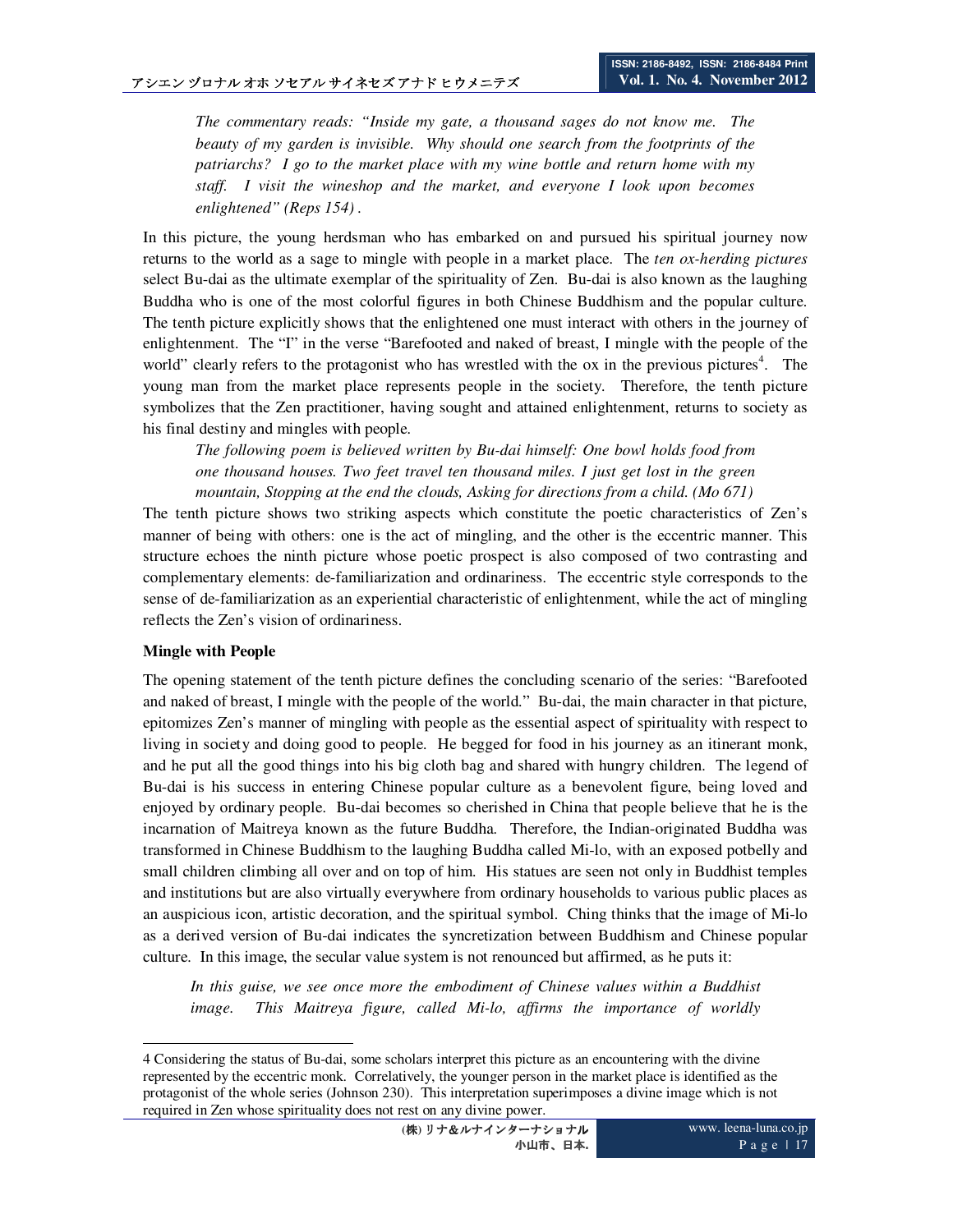*happiness……Moreover, with his happy expression and carrying a big bag on his shoulder, Mi-lo reminds one of the Western Santa Claus, a religious figure with Christian origins who has come also to represent worldly prosperity(Ching 144)* 

The Buddhist images of Bu-dai and its more popular version Mi-lo become the icons of the Chinese popular culture as they represent the three essential secular values, namely prosperity, posterity, and longevity. Those images provide a vivid archetype to understand Zen's notion of "mingling" as the spiritual manner to interact with others. The act of "mingling" actually indicates a *samadhic* relationship between the self and others. *Samadhi* means the merging of subject and object as the culmination of action and cultivation presented in the previous pictures of the series. In *samadhic* experience, the conventional and habitual line between subject and object become softened or even dissolved. With regard to human relationship, *samadhi* is to mingle with people in such a manner that for a moment the conventional lines that differentiate and separate people are all broken down. In monastery settings, an enlightened one is recognized as a master who holds the spiritual authority over the disciples. The tenth picture takes the journey to a marketplace setting where common people conduct their daily business. The master-disciple relationship is transcended into a congruent union. The enlightened one at this stage no longer presents himself as spiritually superior than others, and he is not recognized by others as a master or a savior. He comes to the world to "mingle with people" rather than preaching to them.

To mingle with people in the *samadhic* relationship means to penetrate all the established lines that differentiate and separate people. This also implies the disregarding of the established basis and criteria for measuring and judging people's identities and status. In such a *samadhic* relationship the traditional labels that categorize people in terms of their spiritual nature and status, such as master and disciple, the religious and the profane, become insubstantial. As far back as the Tang dynasty when Zen Buddhism reached its golden age, Zen master Huang-bi said, "There is no Zen master in the whole kingdom of China" (Liao 169). The relationship between master and disciple is only provisional, or in Zen's term, *jia* which literally means, pretending or "act-as-if." Zen master Zhao-zhou has a famous saying that he does not even like to hear the word "Buddha," and if anybody should mention this word once in his room, he would have to flush the house three times. According to Zen, there is no substance in the distinction between Buddhism and other religions, between the religious and the profane. Therefore, those differences are dissolved in the enlightened eyes. The following *koan* reflects this idea:

*In a ceremonial feast, master Yong-quan did not dress up in his robe. A monk saw that and said, "master, you look like a layman." The master replied, "Where is a monk?" (Dao-yuan 308)* 

Another aspect of Zen's mingling with others is reflected in the playing with the boundaries that mark people's spiritual and social status. The following two *koan* stories provide vivid examples.

A king came to visit Zhao-zhou. The master sat on his bed and greeted him, "Welcome, my lord, but I hope you understand my senile condition and allow me to remain seated while talking." The next day, the deputy of the king came to see Zhao-zhou, and the master rose to greet him. The guest was puzzled, "Yesterday, you did not rise when the king came, but why do you give me such honor by such a formal greeting?" The master said, "Well, that is just my way of to greet people. When a highranking person comes, I receive him by sitting on bed. When middle-class people come, I rise to greet them. If low-class people come to visit me, I will have to walk to the front gate to welcome them. (Dao-yuan 181)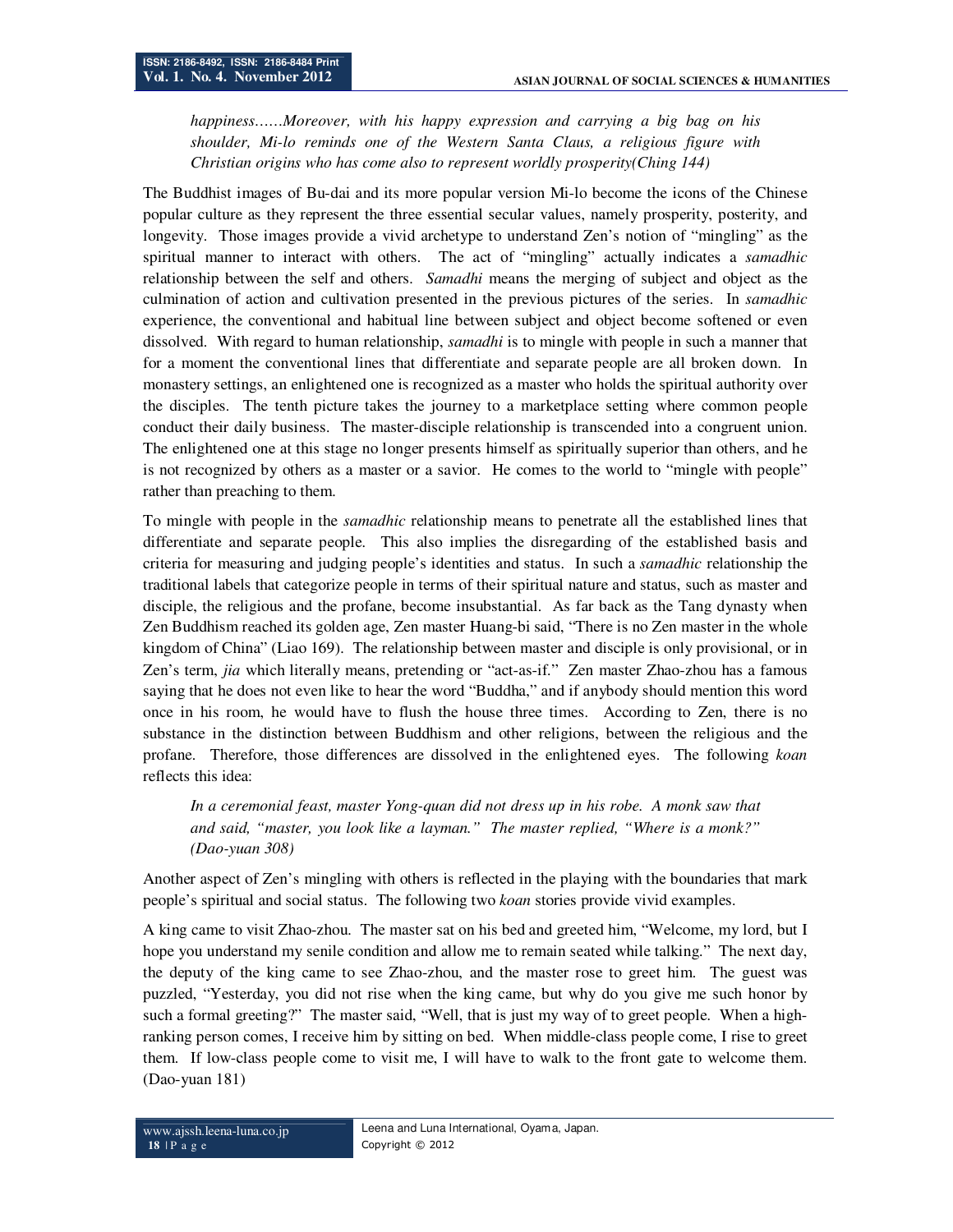Indeed, this playing with the lines that conventionally identify and sort out people is the consistent act of Zhao-zhou, one of the most celebrated Zen masters in the history. The famous term "Zhao-zhou tea" comes from the following *koan* story.

One benefactor came to the monastery, and master Zhao-zhou greeted him at the gate and asked, "You were here before weren't you? "Yes." "Have some tea then." The next visitor came, and Zhao-zhou asked, "Have you been here before?" "No." "Have some tea please." A monk from the kitchen was puzzled, and spoke to Zhao-zhou, "Why do you ask both the old patron and the new comer to have the same tea?" The master raised his voice, "Hey, you, have some tea." (Qu 204)

From Zen's perspective there is no spiritual basis to judge, distinguish, and separate people, and therefore, an enlightened one is free from any obstacle in his mingling with people. In the enlightened eyes, everyone is Buddha and the whole world is enlightened, which is articulated in the commentary of the tenth picture states, "I visit the wineshop and the market, and everyone I look upon becomes enlightened" (Reps 154). The following *koan* reflects this idea of non-distinction regarding people's nature and degree of spirituality:

*A visitor asked master Da-zhu, "Zen says that Buddha is the mind, but everyone has a mind, who is Buddha?" The master said, "Who is not? Can you point out?" The visitor was still puzzled, and the master proceeded to say, "If you are enlightened, everyone is Buddha, but if you are not, then there is no Buddha." (Dao-yuan 107)* 

According to Zen, all distinctions including the one between Buddha and non-Buddha are logically valid only from the perspective of non-enlightenment. Upon enlightenment, this logical validity collapsed and all distinctions become blurred. Zen's idea that everyone is a Buddha relates to but differs from the traditional Bodhisattva idea that no individual can be enlightened until the whole world is enlightened. Therefore, a Bodhisattva postpones his own enlightenment or salvation in order to deliver others. Zen agrees with the Bodhisattva's ideal that enlightenment can only take place in the world of community, but Zen takes a different route from that of Bodhisattva to achieve this ideal. From Zen's perspective, when one individual achieves enlightenment, the whole world is enlightened in his eyes, and that is exactly what is revealed in the commentary statement of the tenth picture, "everyone I look upon becomes enlightened."

Zen's vision that everyone is a Buddha entails a spiritual egalitarianism and harmony in which people are no longer judged and separated by their spiritual identities and social status. The enlightened one is free to mingle with others because those spiritual identities and social status no longer function as the invisible barriers among people. Zen understands that self-identity and social differentiation are the indispensable foundations of society. By birth one inherits a social identity and status provided by his culture, religion, ethnicity, and family background. Society generally orients people to strive to validate and strengthen their social identities and status which provide them the sense of who they are and the framework for them to sort out people to be properly associated with and disassociated with. A discriminatory and hierarchical social structure is thus formed where people are differentiated and ranked into various groups and classes, among which, religions provide a primordial basis for people to be differentiated and measured according to their affiliations and spiritual orientations. While such social structures provide a means for people to associate and interact with each other, they can also fixate people's relationship. People naturally tend go with those who share their identify and match their status. When a social order becomes sanctified in the consciousness of individuals and in principles of a society, new avenues of social interaction and communication may be obstructed, and this can raise mental stress and social tension. For example, a group of individuals who are fixated by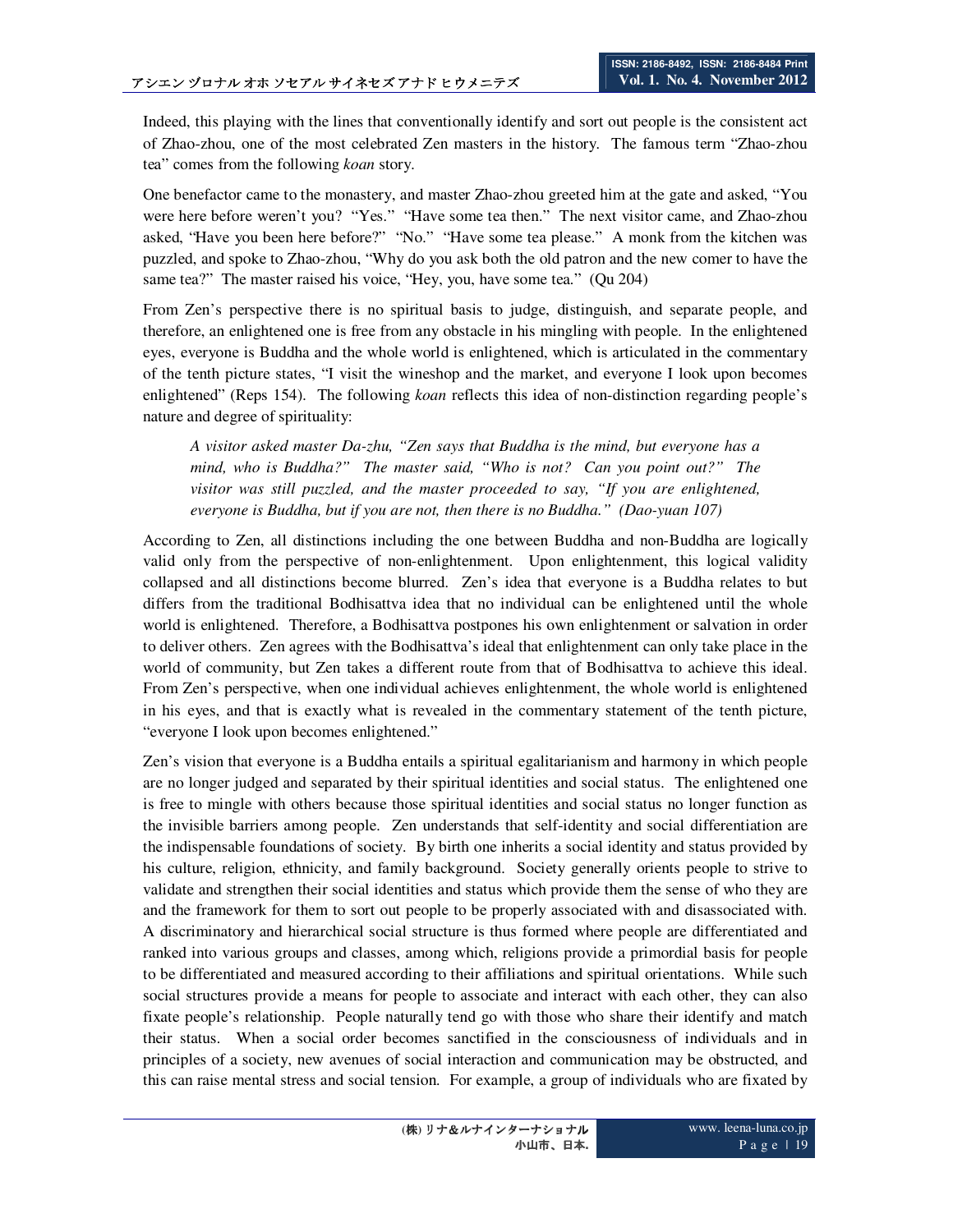their social identity may fortify its inner bond by alienating others who are considered different and lower in terms of social identity and status.

When an individual dogmatically defines himself by his social or religious labels and status, he will start to judge and categorize others by the same labels, which can limit his ability to interact with people from different groups. He may attempt to deal with others in ethical ways, but people from different groups will remain the outsiders. A Bodhisattva's compassion lies in his sense of mission to deliver others, which places him in a superior position. Zen does not provide such a basis for determining one's spiritual status since everyone is already a Buddha. To mingle with people is to desanctify any established social structure and explore new forms of human relationships where one can associate and interact with others in new ways.

The poetic metaphor for the act of mingling is water which becomes the ideal emblem of both Zen and Daoism in terms of being and interacting with others. The following quote is from the *Dao De Jing.*

*The supreme good is like water, which nourishes all things without competing and conflicting. It flows to lower places that many disdain. Thus it is like the Tao. Dwell in all places with a mind which is infinite, simple, and benevolent, and enjoy its presence. (Chen 89)* 

The supreme good is like water that mingles with the world and nourishes it without assuming and claiming anything.

#### **The Eccentric Character**

To mingle with others is not to conform and level the differences between self and others. The enlightened ones mingle with but retain their distinctive characters. The following *koan* reflects this matter:

*Once master Nan-quan saw a disciple greet him with palms together and said, "You look too much like a monk.*" The disciple then quickly put his hands down. The master *then said, "Now you look too much like a lay person." (Dao-Yuan 134)* 

Zen does not set up any code for being with others. The practitioners have to explore and invent their unique and innovative ways and manners in interacting with others. This allows an enlightened one to obtain an eccentric appearance displayed in the tenth ox-herding picture, in which the character Bu-dai is in ragged clothes walking on a street barefooted and naked of breast, with a "foolish" smile on his face. Myokyo-ni remarks on this eccentric character of Bu-dai:

*Look at him—all the things that he is not supposed to do, he does them all. He no longer cares about the precepts…Look at him! Not only he has grown his hair, he does not shave at all. Look at his Beard! Instead of being decently dressed, he is shabby. If that is meant to be a robe, it is all gaping open and sloppy. (Shubun, 136)* 

The eccentric trait is not just a contingent style in the appearance of a particular enlightened figure. It is a general characteristic of the Zen school as a whole, reflected in Zen's style of action, personality, and pedagogical methods. Eccentricity is a manifestation of enlightenment that has transformed the practitioner's worldview and provided them the extraordinary vision and capability in interaction with people. It is a feature of the poetic act and the embodiment of the poetic mind attained in the journey of practice reflected on the previous ox-herding pictures. The eccentric character in the tenth picture represents a common personality of enlightened ones who perform their extraordinary deeds for people in society. Suzuki calls those eccentric Zen figures "vagabond poet-ascetics" as they are also prominent poets, among who are Han-shan, Shi-de, Ji-gong, and Ryokan (182). Munsterberg notes: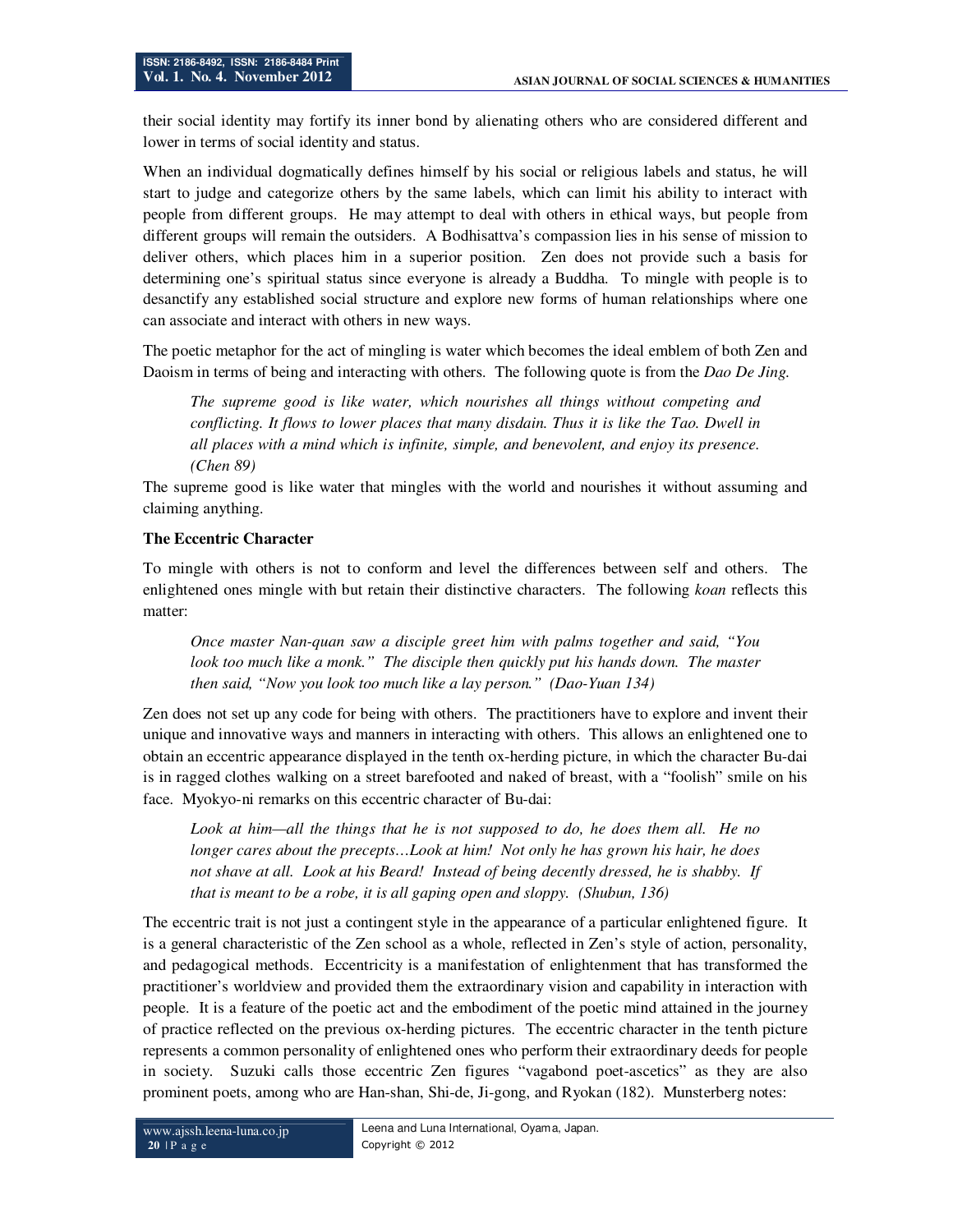*What all these figures have in common is a radically different relationship to reality. To them, conventional Buddhism and accepted modes of behavior had become meaningless, and as a result, they seemed eccentric, roaring with laughter and acting like maniacs. (34)* 

We can analyze this eccentric characteristic into several aspects. The first striking feature of the eccentricity is in Zen's term "The Non-positional Stand", meaning the lack of conformity with conventions whether they are secular or religious. This is reflected in both the "wanton" appearances and the carefree conducts of those Zen figures. For example, Bu-dai's eccentric character is somewhat mirrored by his hilarious appearance characterized by his large protruding belly. Those Zen figures generally violate monastic code such as dietary rules by eating and drinking whatever offered to them. They do not stay in a monastery but travel around into cities and the countryside. Bu-dai often sleeps in fields, and in the morning he offers his help to farmers who enjoy his presence while laughing at his comical manner. When he falls asleep he snores aloud as his potbelly swells up and down, which attracts children to climb on his body, squeezing his nose and pulling his long ears. Once Bu-dai does come to a monastery where monks are about to have a conference; he walks straight to the front and takes the seat that is reserved for the chairman, but when people expect him to say something, he walks out without leaving a clue (Mo 80-88).

Not conforming to conventions while being able to mingle with others indicates the emancipation from all established positions so an enlightened one can fit in whatever situations he encounters. An enlightened one is able to be free from all fixed positions established by things such as ideology, interest, and social identity, which determine one's attitude and behavior toward others. Otsu thinks that the eccentric character in the tenth ox-herding picture symbolizes "unfettered freedom" as a characteristic of enlightenment (Trevor, 90). This is more than just a freedom of choice by egoconsciousness, because this freedom enables the enlightened ones to take whatever positions to suit particular circumstances, to transcend and penetrate the spiritual differences that constitute the invisible barriers which separate people.

Therefore, Lin-ji titles those who have attained such emancipation the "positionless true man." He speaks this "non-positional true man" as one who can "break *karma* in all situations, assume various appearances, travel as he wishes, sit as he likes, and abide in no fixed places" (Wu, Ru-jun 225). Linji also indicates that the "positionless true man" is the one who has attained Dao. Indeed, "true man"<sup>5</sup> is the Daoist title for those who become one with Dao which enables them to ride on the flow of Nature in unfettered freedom. Zhuang-zi discusses this image by comparing it to the Chinese mythological figure Lie-zi:

*Lie-zi could ride the wind and go soaring around the world on a cool breeze. He can dispense with walking by foot but he still had to depend on something to get around. If he had only mounted on the "boundless" between heaven and earth, then what would he has had to depend on? A true man is able to cast off his self, to rise above where he stands, and to let go his fame. (Zheng 136-137)* 

A "true man" is able to engage others without presuming any position, and because he does not have a fixed position of his own, he can assume any position of others. By doing so, he is able to mingle with others and be one with the world. That is why Lao-zi says in the *Dao De Jing* that "the holy man does not have a fixed mind, so he can hold other's minds in his mind" (Chen 253). The "positionless true man" as the ideal personality of the Lin-ji school is different from the image of Bodhisattva that is the

 $\overline{a}$ 

<sup>5 &</sup>quot;True man" or zhen ren in Chinese is the Daoist title for those who have attained Dao.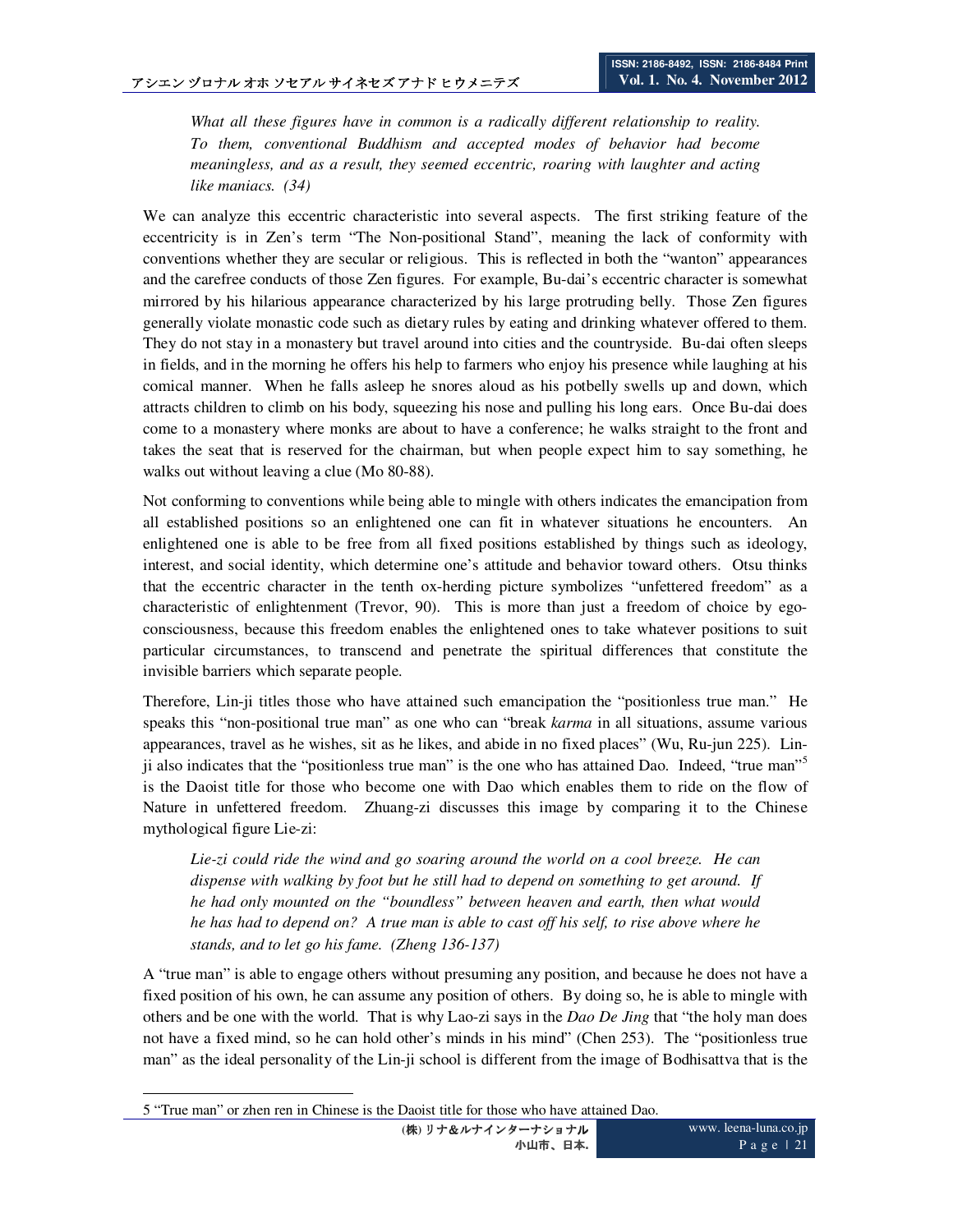traditional exemplar of Buddhism. Bodhisattvas are known for their compassion, but they have to take a position as the savior, which draws a line between themselves and the rest of the people as being redeemed. Bodhisattvas are not able to mingle with people, because ordinary people revere them as morally superior beings.

The second aspect of the eccentric character is the image of laughing. Bu-dai, the character in the tenth ox-herding picture, is titled "the laughing Buddha." The enlightened eccentrics are often portrayed as both the laughers and the laughable. Laughing becomes a feature of the enlightened ones in their manner of being with people. Buddha's laugh portrayed in literature and other arts certainly reveals a profound spirit and wisdom, which, just like a poem, can be presented but cannot be pinpointed and exhausted through a philosophical analysis. The poem of the tenth ox-herding picture portrays the enlightened one as "I am ever blissful," indicating that the jovial face is the manifestation of enlightenment that provides the practitioners with a blissful mind free from any fixation and anxiety. The laugh, however, does not indicate any negative or cynical attitude against the world. It reflects a poetic attitude in which the enlightened ones endorse the worldly happiness and at the same time laugh at it. It is true that enlightenment renders a sense of detachment from worldly things, but this detachment does not set the enlightened ones aloof against society and the conventional world. On the contrary, the wisdom of detachment removes all obstacles for the enlightened ones to enter the world and join the crowds. It reveals to the enlightened ones the new possibilities about the manners of their interactions with people. Abe, in his study of another poetic eccentric named Ryokan titled "The great fool" in Japanese Zen tradition, provides the following remarks:

*It is through this curious combination of playfulness and kindness exemplified by his laughter of optimism that Ryokan's deconstructive stance seems to escape from the danger of nihilism, a view that contemporary deconstruction is often accused of by its opponents. His eccentricity does not intend to introduce confusion or chaos to ethics by destroying conventional values. (Abe 58)* 

The enlightened ones are able to transcend in playfulness all the demarcations that provide the structure and boundaries of the world. On one hand, they are unfettered and detached from the conventional world, and on the other hand, they are able to see the world in a new panorama and embrace it with all sincerity and compassion. It is this freedom that renders them the blissful laughing which, in turn, contagiously provides an aesthetic power to make others enjoy and laugh. That is why the poem of the tenth ox-herding picture states, "Now before me, the dead trees become alive." The following couplet is a tribute from Chinese people to Bu-dai, the laughing Buddha.

#### *The big belly can hold—hold all worldly affairs.*

# *The laughing face always laughs—laughing at all the laughable.<sup>6</sup>*

Chinese people, religious or secular, not only adore the hilarious appearance of Bu-dai, the laughing Buddha, but also receive his spiritual message, as they laugh back at him. Echoing the timeless smile in the historical Buddha's silent sermon, Bu-dai, the future Buddha<sup>7</sup> also completes his profound transmission in a moment of laughter with all people around him. In this sense, the laughing Buddha does not laugh at the worldly things and people but laughs with them. The Buddha's laugh shows an intriguing complexion which reveals a profound paradoxical attitude toward self and the others: an enlightened one realizes the self and yet is able to forget it; he accepts others with unlimited compassion and at the same time, paradoxically, laughs at them. The *Dao De Jing* says that when people hear the Dao, they cannot help laughing, and if there is no laughter, there is no Dao (Chen 227).

 $\ddot{\phantom{a}}$ 6 These two verses are often engraved on two tablets placed on both sides of his statue in Buddhist temples. 7 Chinese people believe that Bu-dai is the incarnation of the future Buddha Maitreya or Mi-lo.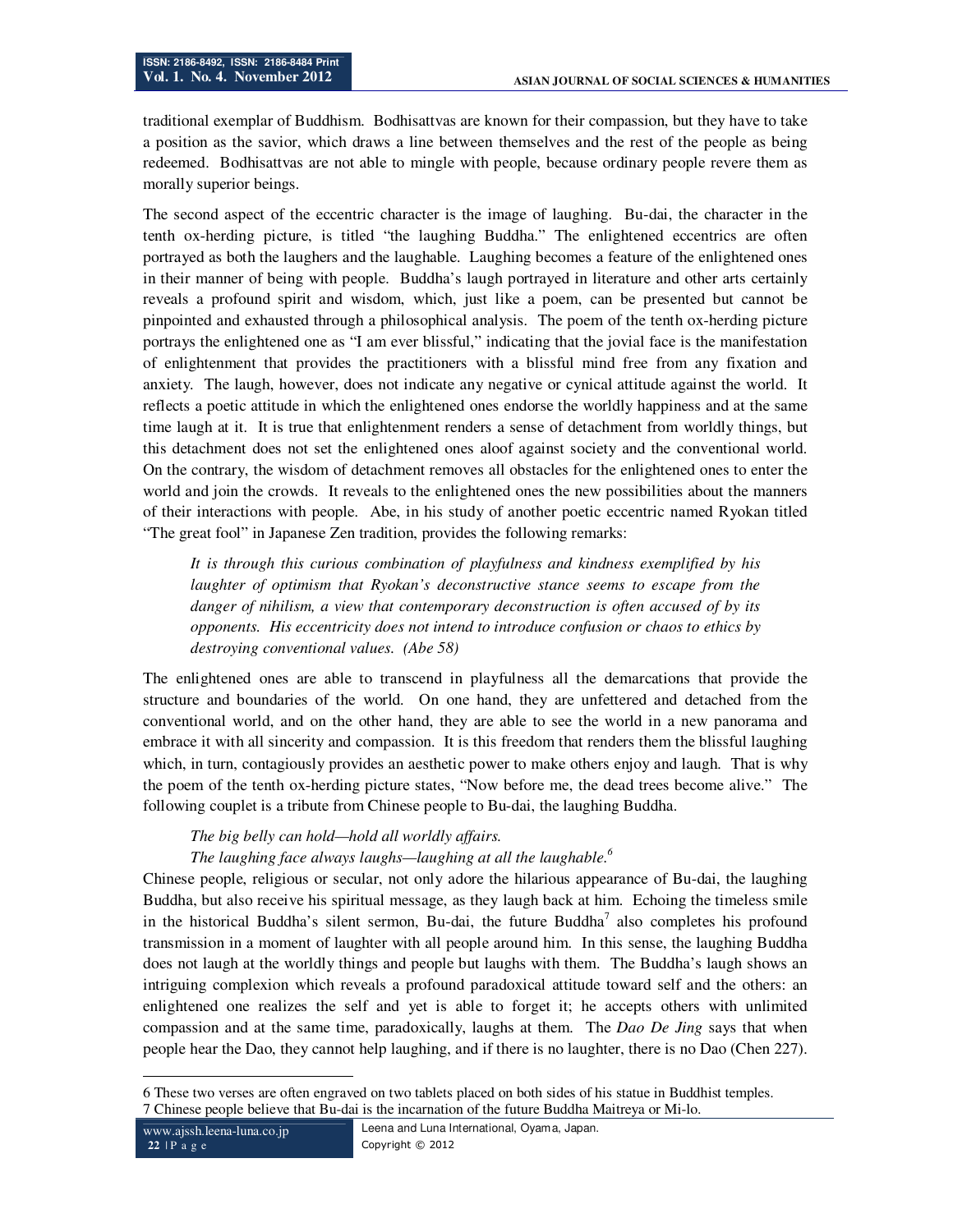Indeed, according to both Daoism and Zen, laughing is a profound wisdom which not only presents a laughter on the face of the laugher but also makes the whole world laugh. This idea is reflected in the following poem by Ryokan, a prominent Japanese Zen eccentric known as "The great fool":

*Everyone eats rice Yet no one knows why When I say this now People laugh at me If they laugh, that's just fine Laughing is something I like too! Laughing and laughing, we won't stop We'll welcome Maitreya here and now. (Abe 57)* 

The third noticeable aspect of the eccentricity is the "crude," "foolish," or even "crazy" looks and gesticulation of those poetic eccentrics. The poem of the tenth ox-herding picture describes Bu-dai as "Barefooted and naked of breast," and "clothes are ragged and dust-laden." Besides alluding to the carefree spirit and the sense of humor discussed earlier, this "crude" look explicitly symbolizes the wisdom of emptiness which, according to Zen, can be childlike. Concurring with Daoism, Zen believes that there are two complementary modes of wisdoms. One is the calculative wisdom that can be shown in sophistication and refinement, and the other is the deconstructive wisdom that can be reflected in a "crude" style of appearance and behavior. Zen and Daoist eccentrics want to highlight the second kind of wisdom not because they are subversive against sophistication and refinement but because conventions only recognize the first kind of wisdom. In the *Dao De Jing,* Lao-zi poetically speaks about how this primordial wisdom of emptiness may be manifested in an eccentric appearance:

#### *The luminous Dao seems dark.*

*The forward path seems backward. The smooth road appears rugged. The high virtue is*  like a valley. The infinite love seems indifferent. The steadfastness seems erratic. The *true purity appears disgraceful. The great clarity seems obscure. The perfect square has no corners. The great music lacks sound. The great image has no form. Dao hides its name ... The most perfect seems incomplete. The inexhaustible fullness seems empty. The most straight seems crooked. The great skill seems clumsy. The great widow appears to be foolish. The great eloquence seems stammering. (Chen 227-241)* 

All of the Buddhist eccentrics are known for their extraordinary wisdom and creative energy which, however, are masqueraded in their "crazy" or "foolish" appearance. Bu-dai, for example, is an accurate weatherman according to the legend. If people see him walking back and forth on the street with his wet grass sandals, they immediately know that rain is imminent; if they see him walking to the bridge with his high wooden clogs, they know a fine weather is ahead (Mo 670). It is not that an extraordinary wisdom and creative energy have to be associated with a certain "crude" appearance. However, from Zen's view, the wisdom attained upon enlightenment transcends the calculative wisdom which is usually demonstrated in sophistication and refinement. Abe goes too far when he states that "Being crafty, cunning, and useful in a worldly sense is the very reverse of being enlightenment" (Abe 55). The wisdom of enlightenment is a leap from the conventional wisdom, and it cannot be fixed in any form and does not have to assume a conventional style. Therefore, it is natural for enlightened ones to have their unique styles and to invent new manners in performing their extraordinary deeds and transmitting their great wisdom and spirituality. It is not that the enlightened ones want to look "foolish." People perceive the eccentricity as "foolishness" from their conventional and "sophisticated" views, when they have not yet found other ways to understand the eccentric styles of enlightened ones.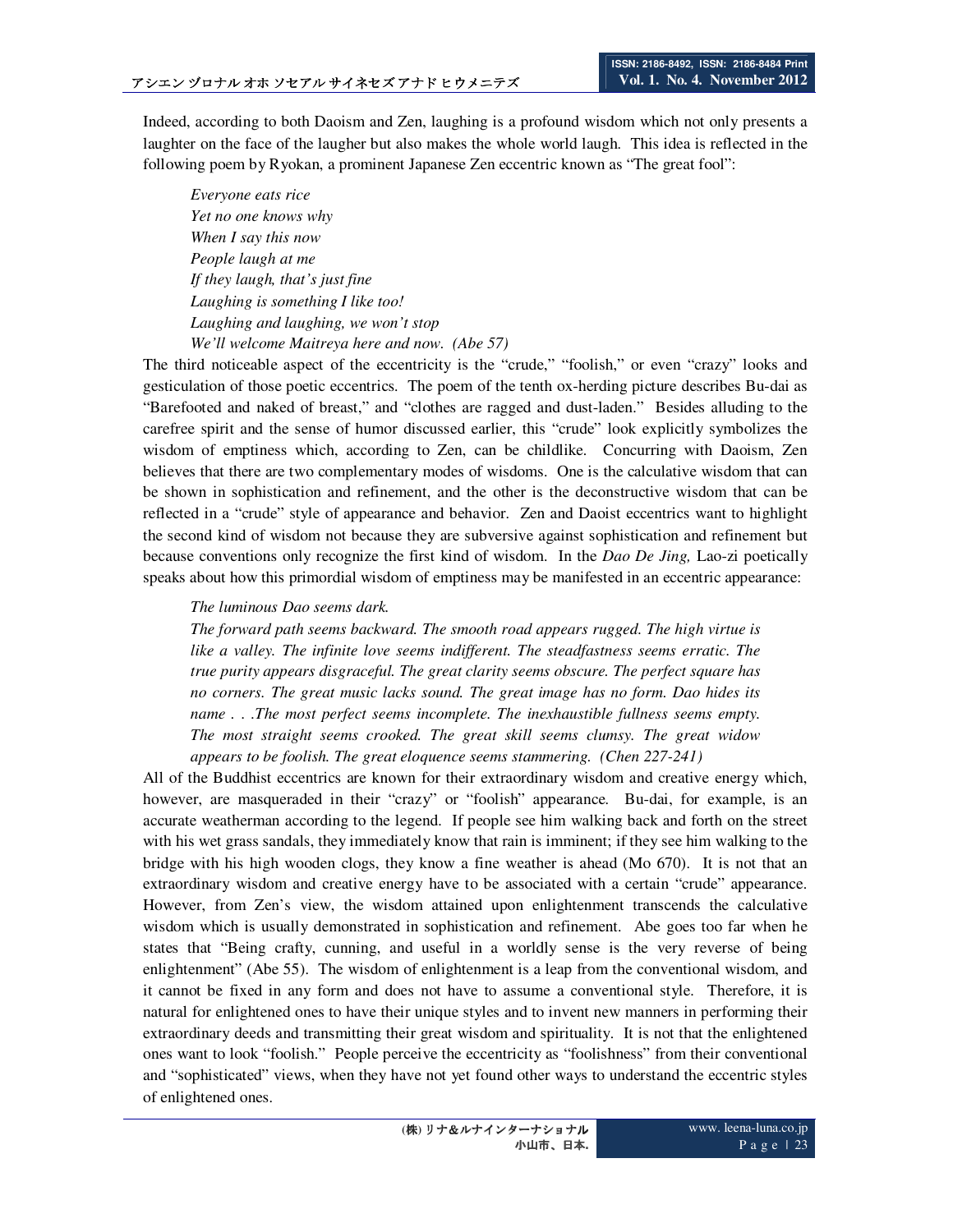#### **Beyond good and evil: the Zen character of Ji-gong**

We will start the examination with a legendary story about saving a person's life, featuring Ji-gong, the most colorful Zen eccentric in the history of both Chinese Buddhism and the popular culture:

*Once Ji-gong saw an old man trying to hang himself from a tree. The man made a noose and was placing his neck into it when suddenly he saw Ji-gong, dressed in rags, coming his way chanting, "Die, Die, everything is over after I die, death is better than living, I will hang myself now." Ji-gong also made a noose and looked like he was going to hang himself side by side with the old man from the same tree. The old man was puzzled and asked Ji-gong why he, a monk, would want to commit suicide. Ji-gong told him that he was commissioned to raise money to remodel the monastery. He had begged for three years and collected some money, but on his way back to the monastery, he stopped at a bar, got drunk, and somebody stole all his money. Having no face to go back to the monastery, he decided to end his life. The old man believed his story and said, "Don't worry; I happen to have some money, which is no use for me anymore." He gave Ji-gong five pieces of silver, which is all the money he had. Ji-gong took the silver and said, "Your silver does not shine as much as what I used to have, but I will take them." So he took the money and walked away with a grin on his face. The old man felt even sadder and preceded his suicide attempt, but Ji-gong returned. The old man thought the monk came back to thank him for the money. But Ji-gong said: "I see you've got nice clothing, why don't you give that to me also so you can nakedly leave this world just as you nakedly came?" The old man was stunned; he looked up the sky and sighed: "Why is it as difficult to die as it is to live and how can I end my misery?" Ji-gong said, "Look, after you die, the wild dogs will come to tear you up, and your nice clothing will be wasted, but if you give it to me, I will make good use of it." Ji-gong continued to tease and play with the desperate man, until the latter became amused and started to laugh with Ji-gong. The old man soon found this eccentric monk quite friendly and extremely entertaining. He started to open his heart and told Ji-gong his tragic story about the loss of his daughter. His suicidal mind-set miraculously dissolved. Ji-gong helped him to recover his daughter and the story had a happy ending. (Wang 5-8)* 

Looking at the first part the story, what Ji-gong has done cannot be considered good based on conventions. He shows no pity and sorrow for a desperate man, and even cheats money out of the poor man by fabricating a story. On the other hand, he has successfully intervened a suicidal attempt and saved a person's life, which is, indeed, not bad. Therefore, what Ji-gong has done in this story cannot be judged on the basis of conventions as either "good" or "bad."

This story of Ji-gong is a classical example of samadhic play as a Zen's manner of interaction with others. As discussed earlier, samadhi refers to a non-dualistic state of the mind, and samadhic play is an extraordinary mode of action in which subject and object merge to form a "heavenly flow." In the samadhic playing with others, the line that demarcates self and others become softened or even dissolved. In the story of saving a suicidal person, Ji-gong, the savior, presents himself as a suicidal man in order to approach another suicidal man. He appears to be even more deplorable and corrupted than the one he is poised to help. In the story, the suicidal man fined himself in a situation where he cannot help feeling sympathy for Ji-gong and gives the monk all the money he has. Ji-gong does not approach the suicidal man as a Bodhisattva, the traditional image of the Buddhist savior who always dedicates his compassionate to all suffering beings. Nor does he take a position as a teacher who can preach profound wisdom about life and death. He does not even present himself as a decent person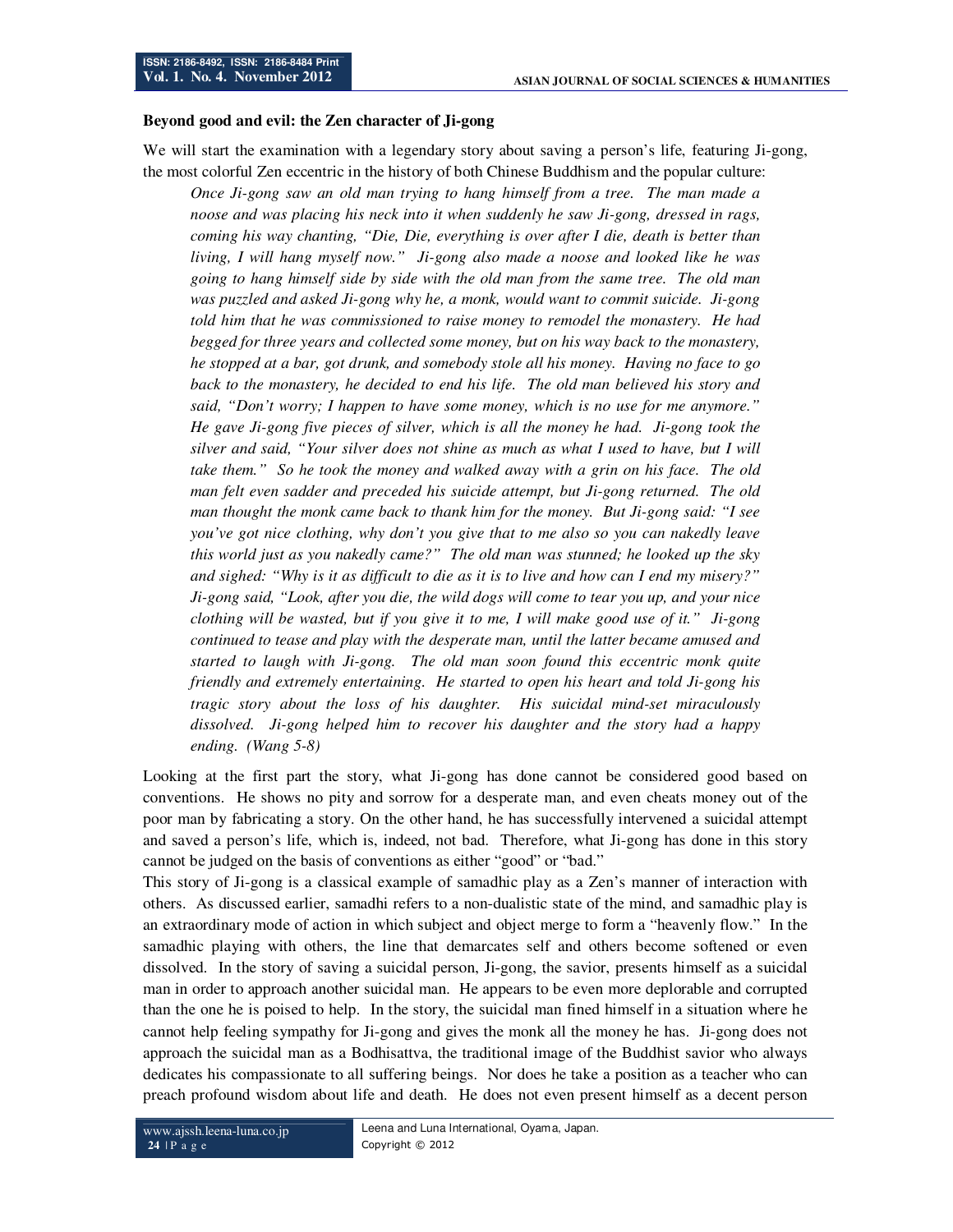who can show some pity or sorrow for the suicidal man. The roles are dramatically intertwined; the savior takes a position which is even lower than that of the one who is to be saved. The conventional labels, such as the good and the bad, are not apt to speak about Ji-gong's character and deeds in that story. Regarding the result of the story, Ji-gong not only saves the suicidal person but also uplifts his spirit, although what Ji-gong has done seems to mock all conventional ethical rules. The question is how this samadhic play, the Zen's way of being with others, can work out a greater good beyond the polarity of good and evil on conventional basis.

First, this *samadhic* play, as an act of mingling, gives rise to an extraordinary bond between people that can effectively release the sense of alienation people may suffer. In the story, the person attempts to commit suicide because he has lost all his families and feels estranged from society. Part of Jigong's strategy is to build a sense of connection by closing the distance between him and the suicidal man as two strangers so the latter can feel an extraordinary intimacy with people. Suicide can be considered an unethical action, but Ji-gong does not repudiate it, instead, he imitates it. If Ji-gong chooses to approach the suicidal man as a master who takes a position to preach or criticize the latter based on any abstract doctrine, the distance between the two people will increase, and the latter may feel even more alienated.

Second, the story is not only about how Ji-gong intervenes in a suicidal attempt, but also about how the *samadhic* play gives rise to an event of enlightenment so the suicidal man is saved both physically and spiritually. It seems extremely cruel on the part of Ji-gong to ask the suicidal man to give up his clothing. However, this is one of Zen's eccentric tactics for shattering a person's habitual mindset and inducing the experience of emptiness. This tact is similar to a sudden roar projected toward a disciple or a blow on his head with a stick, which is widely used in Zen monasteries. Zen prefers to "directly point to a person's mind" rather than to preach or criticize a man for his ignorance, because, from Zen's perspective, enlightenment is not a theoretical understanding but an existential breakthrough or a leap into a new world of consciousness. In order to transform the suicidal person's view about reality which underlies his suicidal mindset, Ji-gong has to conduct a show in which he plays a clown. A jovial world suddenly unfolds against the background of the desperate situation, in which the suicidal man suddenly feels emancipated from his attachment. The transmission is completed when Ji-gong and the suicidal man start to laugh together. They laugh at each other, at themselves, and at the world.

What is beyond good and evil in the spirituality of Zen may not be easily summarized in philosophical statements but can be best illustrated in Zen characters who are able to perform great deeds which cannot be fully reconciled with conventions, whether religious or secular. Ji-gong is the most colorful example of such Zen personalities. Just like the monk Bu-dai depicted in the tenth ox-herding picture, Ji-gong is another legendary monk known as a living Buddha who mingles himself with ordinary people doing good things in eccentric and miraculous ways. People generally believe that Ji-gong was a real person living in the late Sung dynasty. An English encyclopedia describes him as "the dissolute preceptor—a name given him from the dissolute life he led as a monk" (Werner 54). He is portrayed in various literatures as a cheerful and playful monk who often appears to be crazy and drunk, dancing his way to places and joking with whomever he comes across. As exemplified in the above story of saving a suicidal person, he often miraculously comes to peoples' rescue and fulfills justice in spontaneous and dramatic ways. His performances are enlightening as well as entertaining.

The popular image of Ji-gong is the result of reconstruction by vernacular fictions, movies and other forms of art and media. Shahar, in his work, *Crazy Ji,* has conducted an extensive textual study about those vernacular fictions of Ji-gong. This popular image of Ji-gong reflects a popular expression of Chinese Buddhism which marks the complete synchronization of Buddhism, Daoism, Confucianism, and the popular culture. The personality of Ji-gong is a manifestation of Buddhist enlightenment,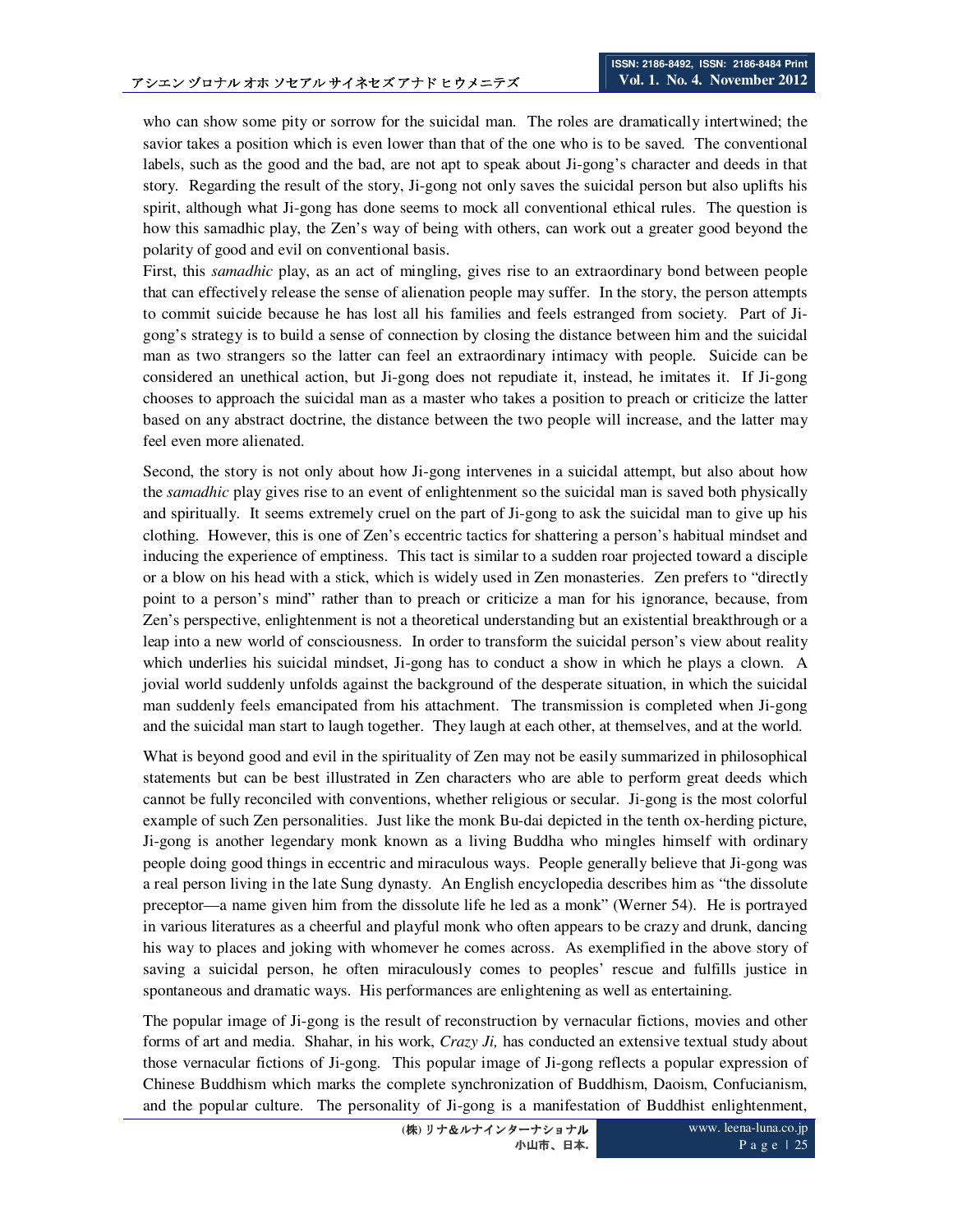Zhuang-zi's playfulness, Confucian kindness, and the pragmatic spirit of the popular culture. Indeed, Ji-gong has become a timeless spiritual icon in the mind of Chinese people who see him as a living Buddha, a benevolent god, a divine jester, and a poet.

One way to understand the personality of Ji-gong is to compare him with the traditional Buddhist images of *Arhat*, Bodhisattva and Zen master. *Arhats* are the enlightened ones who do not necessarily see interaction with others as a moral or spiritual vocation. They were revered as ascetic saints aloof from the secular world. Ji-gong obviously does not fall into this category since he mingles with all kinds of people. His major activities are in streets and marketplaces rather than in monasteries. There are many hilarious stories about his playfully breaking of monastic precepts, mocking at superior mocks, and performing of various kinds of pranks in monasteries. He is finally dismissed from the Ling-yin Temple, the famous monastery where he became a monk. This monastery remains one of the most famous ones in China partly because Ji-gong is from there. There is a great hall in that monastery hosting the statues of 500 *Arhats*. Ji-gong's statue is not among them but right across from them outstandingly in a corridor specially dedicated to him. This arrangement clearly indicates that Jigong is not considered one of the *Arhats* who detach himself from the worldly life. Indeed, Ji-gong does not take a superior position in his mingling with all sorts of people including those dishonored ones such as thieves, vagabonds, and prostitutes. When he intermingles with corrupted people, he himself appears to be a corrupted person, as in the aforementioned story in which he appears to be a suicidal monk in order to intervene in a suicidal attempt. The mingling with people in such a *samadhic* manner not only constitutes a practical and expedient strategy to approach people, but also renders an "inner touch" people by successfully dismantling the boundaries that separate them. Hershock believes that Zen's fashion of interaction with others forms a "liberating intimacy" as a social virtuosity of Zen. As he puts it:

*Liberating a sentient being means taking off the mantle of both conceptual and felt distinctions by means of which he or she is individuated or made into some 'one' existing apart from others even while in the closest contact with them. (98)* 

Ji-gong's intermingling with others, as exemplified in the aforementioned salvation story, not only provides people with practical relief but also forms a *samadhic* relationship among people, in which the boundaries between people soften. The rapport gives rise to an uplifting "rapture" flowing among people. This relationship is a realization of the collective enlightenment envisioned by Mahayana Buddhism as the "big vehicle" versus the "small vehicle" reflected in the image of Arhat. This *samadhic* relationship can achieve a sense of harmony which is clearly different from the one envisioned by Confucianism in which harmony is rendered through a hierarchical social structure. Confucianism emphasizes the rectification of social categories and labels that tend to fixate people's social identity, roles, and status.

The personality of Ji-gong can also be compared with the traditional image of Bodhisattva who is known for his compassion and dedication to the salvation for ordinary people. One of Ji-gong's wellknown titles is "living Bodhisattva." The term "living" indicates that Ji-gong is different from the symbolic image of Bodhisattva which remains a religious ideal and the object of worship. The traditional images of Bodhisattva, such as Guan-yin, are conceived in Chinese culture as divine being who can answer peoples' prayers and help them through supernatural ways. Ji-gong obviously does not take such a position as a superior savior, as he mingles and plays with all sorts of people. His compassion for people is human but unconventional. His statue at the Lin-ying Temple fairly captures the complexity of his compassion for people. From one side of the statue, people see Ji-gong laugh graciously, but viewing from the other side of the statue, Ji-gong appears to be sad. Referring back to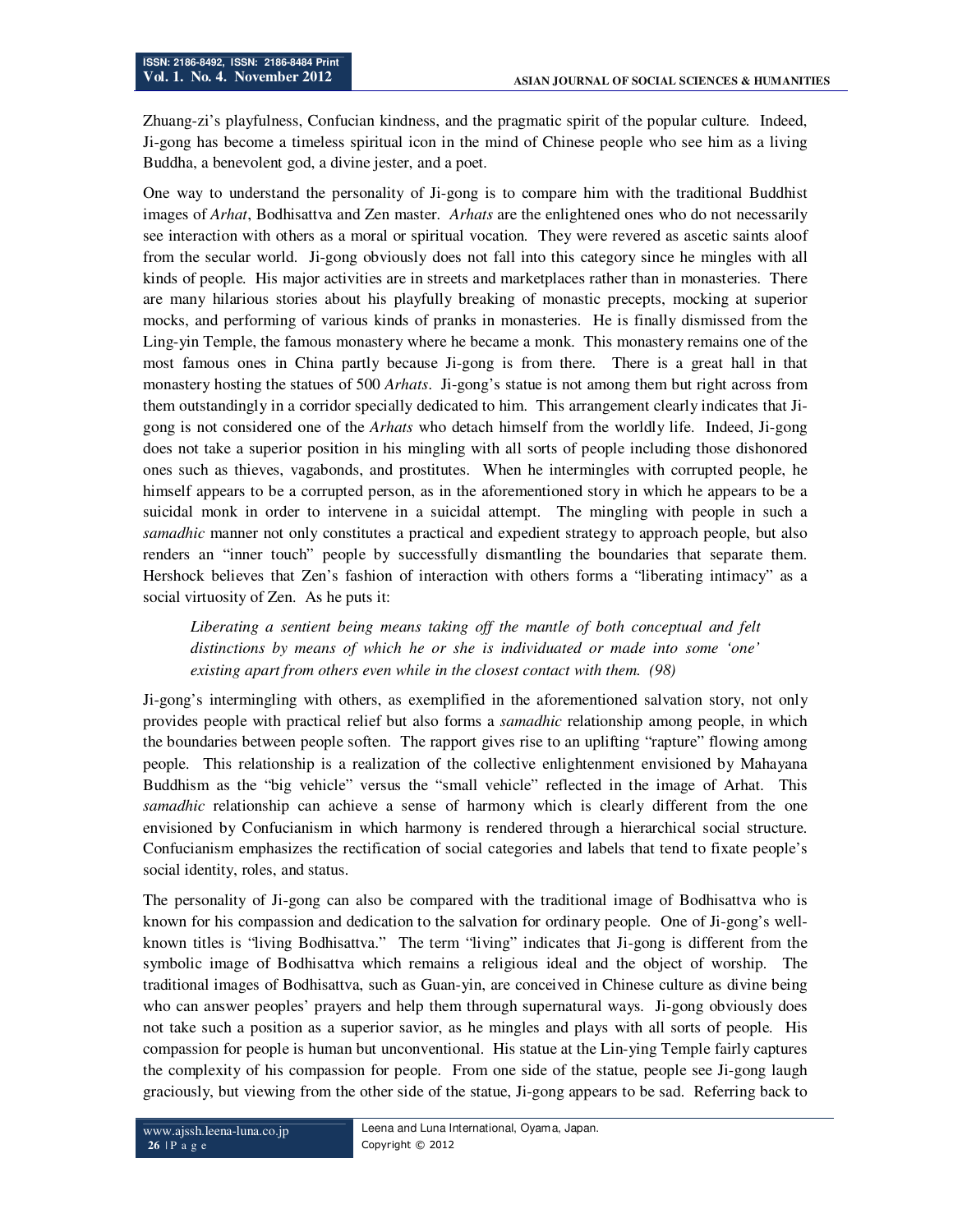the aforementioned salvation story, Ji-gong seems to not show any pity and sorrow to the person committing suicide. It appears that all Ji-gong does is to tease and play with the suicidal person until the latter attains a new insight that dissipates the suicidal mindset. The following quote provides a clue for understanding Ji-gong's compassion for others:

*One near enemy of compassion is pity. Instead of feeling the openness of compassion, pity says, 'Oh, that poor person is suffering!' Pity sets up a separation between oneself and others, a sense of distance and remoteness from the suffering of others that is affirming and gratifying to the ego. Compassion, on the other hand, recognizes the suffering of another as a reflection of one's own pain: 'I understand that; I suffer in the same way. It's a part of life.' Compassion is shared suffering. Another near enemy of compassion is grief. Compassion is not grief. It is not an immersion in or identification with the suffering of others that leads to an anguished reaction. Compassion is the tender readiness of the heart to respond to one's own or another's pain without grief or resentment or aversion. It is the wish to dissipate suffering. (Kornfield 84)* 

As illustrated in the salvation story, Ji-gong's way to dissipate suffering is through a *samadhic* play which not only involves himself but also those with whom he mingles and interacts. According to Zen, in such *samadhic* play, the practitioner acts spontaneously following his mind and responding to ever shifting situations, and he can speak spontaneously wherever the spirit of words leads. One who has realized s*amadhi* is emancipated from all conceptual boundaries that enable the division between subject and object, self and others, the religious and the profane, the wise and the ignorant, and the upper and the lower, which forges the "reality" of society. A *samadhic* player, in his intermingling with others, is able to present them a living show that can immediately and dramatically alleviate them from their old view about their social "reality" to which they are deeply attached.

A Bodhisattva is believed to have the compassion, dedication, and power to deliver people from the *samsara* world which is full of ignorance and suffering. Ji-gong seems to have no intention to help people with their ultimate salvation from this world. Instead, he tries to mingle with the suffering people and become one of them. In his playing with people, he surely affirms and respects their conventional values and rules, but at the same time kindly laughs at them, and through his playfulness he artistically reveals to people the limitation and transient nature of all conventionally established "reality," so they may loosen their attachment to it. Ji-gong is completely content with living in this suffering world with "ignorant" people. This agenda is obviously different from the Bodhisattva's, who wants to deliver people out of this suffering world.

 "Zen master" is another title given to Ji-gong, but he is very different from the traditional Zen masters who spent most of their time in monasteries and interacted with their disciples. Without affiliating to any religious institution and assuming any superior moral or spiritual position, Ji-gong does not appear to be a Zen master of any kind. Lai thinks that Ji-gong represents the later period Zen movement which has completed its course of secularization and synchronization with the practical spirit of Chinese culture (143-148). Zen's coming to streets and marketplaces in embracing the Chinese popular culture is Zen's final step to liberate itself from doctrines and intellectual frameworks emphasized by traditional Buddhism. This process of secularization and synchronization not only infuses Chinese culture with spirituality but also further transforms Zen by directing its attention to the practical needs in the context of the secular culture. Zen's spirituality comes to integrate with Chinese literary and performing arts, giving rise to the extraordinary Zen images such as Ji-gong, which is fully developed and circulated in popular forms of Chinese art and media. The joyful spirit of Ji-gong is appropriated by the ordinary people as the source of spirituality, wisdom, and entertainment. Shahar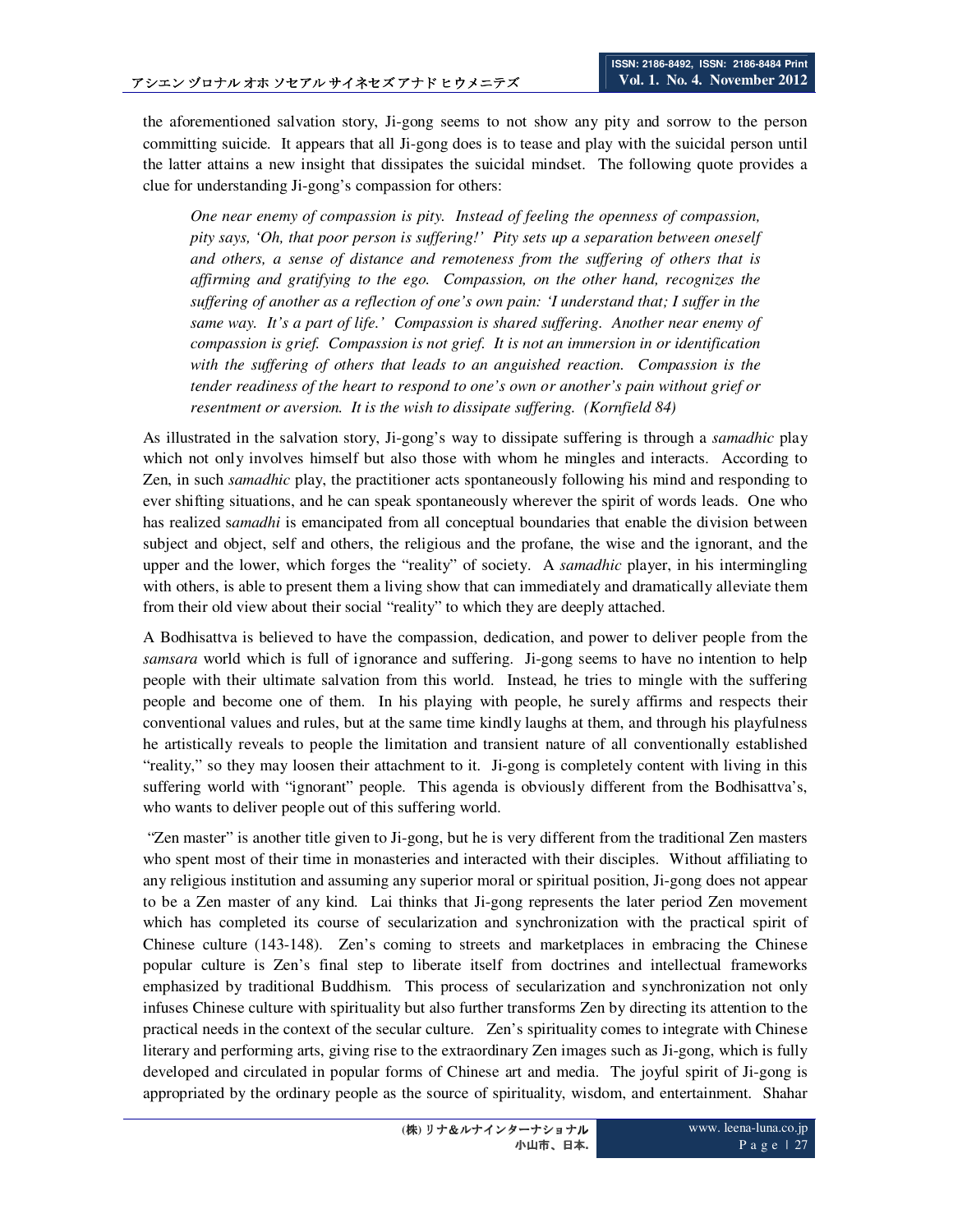believes that the eccentric character of Ji-gong "offers members of society liberation and relieve (albeit in most cases temporary) from accepted social and cultural norms" (223). Indeed, the eccentricity and playfulness of Ji-gong embodies Zen's vision of *samadhi*, which provides people, especially those marginalized, a spiritual way to see through and tackle social injustice and suffering. The following verse is from the theme song of a movie series about Ji-gong's legendary stories.

*Torn sandals, worn hat, shabby monk's robe . . .* 

*Wherever there is injustice, there I am. (Shahar 163)* 

We label those eccentric Zen figures such as Ji-gong and Bu-dai as poetic not only because they are all poets, but also because their attitudes, deeds, and styles cannot be described, explained, and measured in any conceptual frameworks whether doctrinal or philosophical. For example, we cannot summarize Ji-gong's attitudes toward social injustice and suffering in philosophical statements. We cannot use conceptual terms such as "positive" or "negative" to pinpoint Ji-gong's "thought" about conventional rules and values. If we really want to find a word that can capture Ji-gong's personality, one of the options is "laughter." Shahar puts it this way:

*One element, however, is common to all representations of Ji-gong, in fiction and religious practice alike—his laughter. Be it a novel on Ji-gong, or a spirit-written morality book attributed to him, an actor playing the eccentric god's role on the sate, or a medium possessed by him—the eccentric god always laughs. (222-223)* 

The meaning of laughter, however, essentially resists philosophical analysis. Ji-gong's laughter, just like the one made by Mahakasyapa in the silent sermon given by the historical Buddha, cannot be reduced to conceptual statements. However, Zen's laughter is the richest and the most accessible sign that inspires and entertains Chinese people of all generations.

Now we come to ask, why is the eccentricity as Buddha's manner of mingling with people beyond good and evil? Zen never answers such question in a propositional statement, but this question is reflected in many Zen *koans* such as the following:

*A disciple asked, "What kinds of people are good?" Master Po-zao answered, "Those who wear armors and use spears." "Who can be considered bad then?" "Those monks who are meditating." The disciple said, "What you just said is utterly against what I know; can you explain that for me?" The master said, "Evil is not relative to good, and good is not relative to evil, good and evil are just like clouds that arise from nowhere and end in nowhere" (Dao-yuan 75)* 

The question asked by the disciple seems to be a very common one, which represents the conventional approach to the issue of good and evil. This approach assumes a system of ethical principles formed in a conceptual system, which provides a universal and definitive criterion for judging what is good and what is evil. This gives rise to a dualistic polarity of good versus evil, based on which things can be judged as "either good or evil." Zen's approach to ethics and spirituality alike is not based on a conceptual system which renders any definitive judgment about good and evil impossible. Abe's following statements is helpful to understand this matter:

*In Zen, to distinguish good and evil and to think of matters on the basis of their discrimination is itself evil or illusory thinking. Awakening to 'Mind'—which because it is free from and essentially prior to such discrimination, does not contemplate their difference. (114)* 

From Zen's perspective, judgment in terms of good and evil reflects a pre-enlightened worldview constitutive of a fixed conceptual paradigm which renders a "black and white" picture of things. This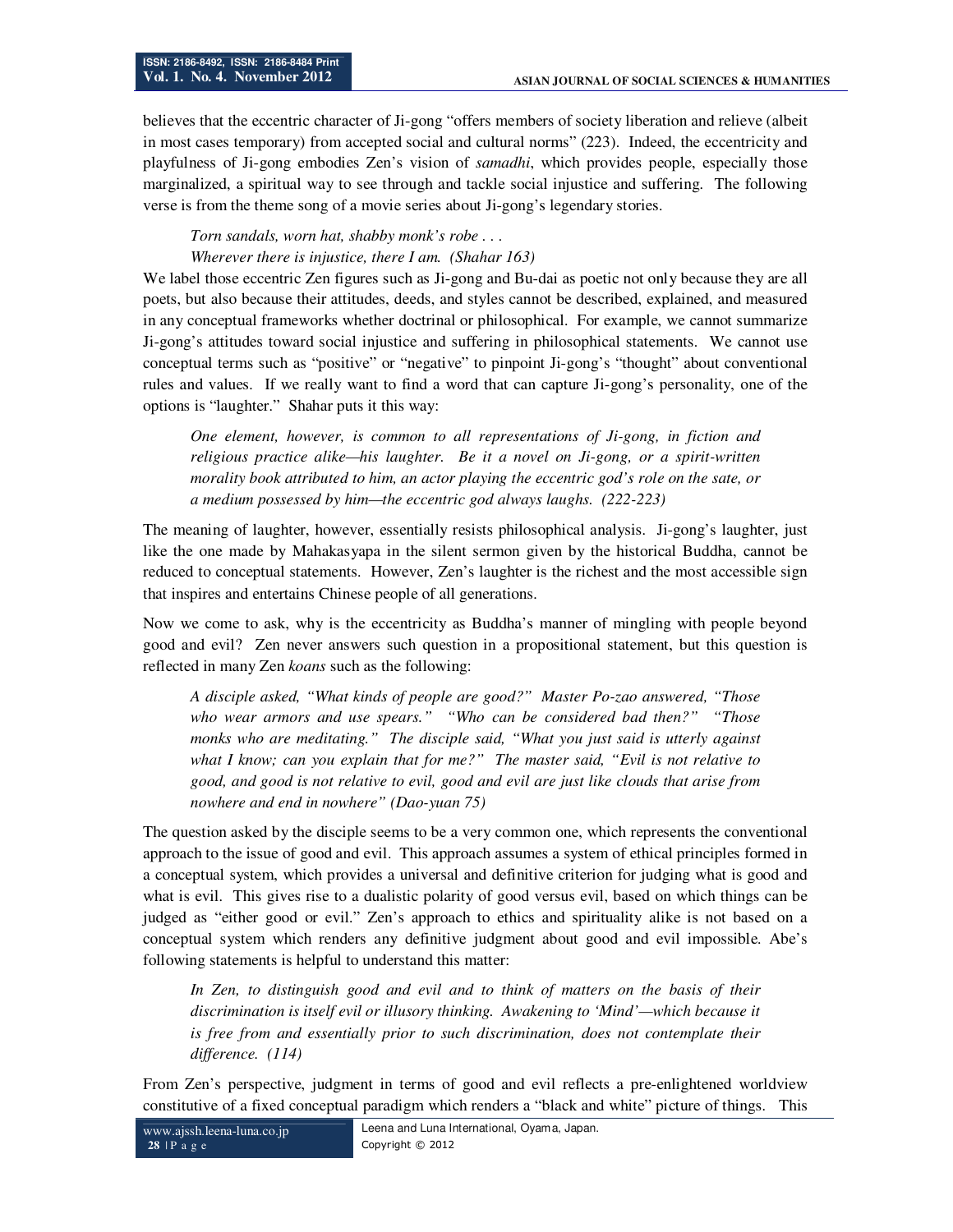worldview enables one to sort out other people in terms of good and evil, and consequently, one will associate with the "good" people and disassociate from the "evil" ones based on one's judgment. This conventional approach to ethics thus renders entrenched demarcations among people, which is against Zen's vision of *samadhi*. Zen's endeavor in enlightenment is to attain the emancipation from the bondage arising from this dualistic paradigm, which inhibits the *samadhic* interaction with people.

Zen's critique of the good-evil polarity does not intend to negate the conventional paradigm of good and evil. Zen simply indicates that enlightenment is an existential leap from this polarity which lies at a conventional level of ethics. Zipory thinks that this dualistic designation of good and evil is relative and provisional, and it can be transcended in enlightenment. He puts it this way:

In short, good and evil go together, as provisional designations made in relative *distinction to one another and vanish together when provisional designations are transcended—just as when the fire destroys the bamboo, both vanish. (244)* 

However, Zen does not imply that the transcendence of good and evil leads to a lack of ethics. Zen suggests that enlightenment gives rise to an extraordinary goodness beyond the conventional good which is relative to the evil. Compared to the primordial goodness, the conventional sense of good as the opposite of evil is secondary or derivative from the spiritual perspective. It is from this primordial sense that the eccentric Zen images such as Ji-gong and Bu-dai are considered good.

The next question is how Zen verbalizes this primordial good and maps out the path for achieving it. Hui-neng's first teaching, after he became the sixth patriarch, consists of a question: "think neither good nor evil, what is your original face?" To answer this question, Zen masters usually throw another *koan* question: "what is your face like before you are born?" The primordial good is beyond any established conceptual framework; therefore, it cannot be properly defined with conceptual terms, and it cannot be measured by any established system of ethical principles. However, this primordial good can be demonstrated through the extraordinary Zen characters such as Ji-gong and Bu-dai in their *samadhic* play. Whenever enlightenment takes place, the world becomes good in the eyes of the enlightened who then performs the good for others. The world appears to be good in the enlightened eyes and is made good through the *samadhic* play, in which whatever the enlightened presents or performs is good, although it may appear to be eccentric. Nishida, attempting to philosophize this primordial good, thinks that the good lies in the merge of subjectivity and objectivity, which is the characteristic of *samadhi* in enlightenment. He puts it this way in *An Inquiry into the Good*:

*We find that truly good conduct is neither to make objectivity follow subjectivity nor to make subjectivity follow objectivity. We reach the quintessence of good conduct only when subject and object merge, self and things forget each other, and all that exists is the activity of the sole reality of the universe. (135)* 

The goodness reflected in the *samadhic* play can be exemplified by Zen characters such as Ji-gong and Bu-dai, who vividly demonstrate the extraordinary social function of Zen's spirituality. Zen, however, does not want to define the good in philosophical terms, because delimiting the good in a conceptual framework can still fix its meaning and reduce ethics to a system of judgment about good versus evil. The good realized in enlightenment can be exemplified and demonstrated but cannot be defined.

In a conclusion, the eccentric appearance is an integral characteristic of the Zen school of Buddhism, reflecting its style of action, personality, and pedagogical methods. Eccentricity is a manifestation of enlightenment as a transformed and exalted vision and extraordinary capability in interaction with people. The mingling with people in *samadhic* play not only constitutes a practical and expedient strategy to approach people, but also renders an extraordinary intimacy in which the boundaries that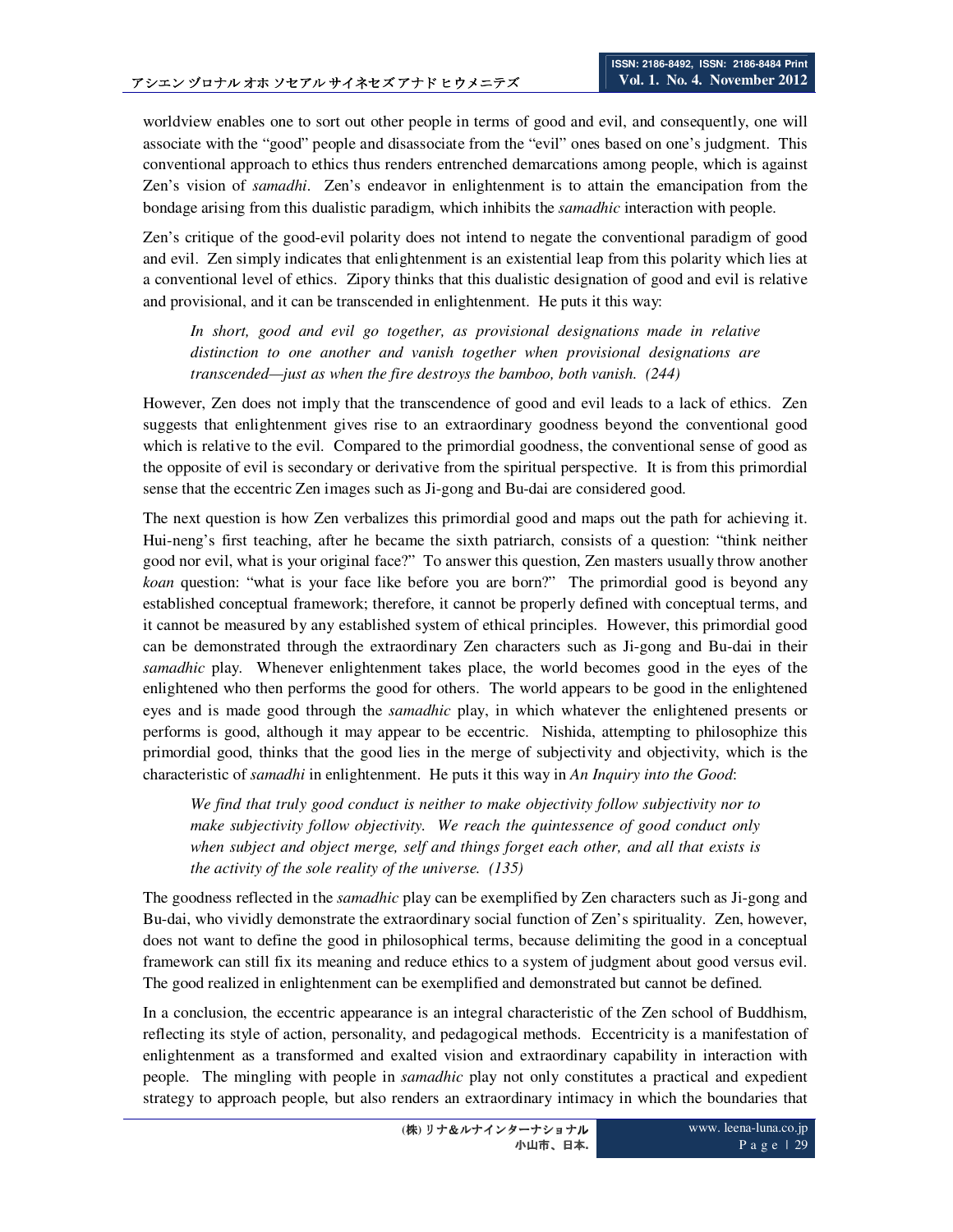separate people soften. The eccentricity is also a feature of the poetic act and the embodiment of the poetic mind attained in the journey of enlightenment depicted by the ten ox-herding pictures and embodied by extraordinary Zen characters. Those Zen eccentrics not only write poetry, but also embody their spirituality through their poetic attitudes, deeds, and styles rather by doctrinal or philosophical frameworks. Zen does not provide creeds to guide and judge behavior, but it does offer spirituality, wisdom, and styles to act responsively, successfully, and marvelously. This course echoes Shusterman's call for "aestheticization of the ethical" as his responding to Wittgenstein's statement that "Ethics and aesthetics are one" (Shusterman, 237). After the traditional foundation of ethics is culturally undermined and philosophically deconstructed, ethical lives will take aesthetic forms, which will expand both ethics and aesthetics in their fusion. Ethics will open up itself for an aesthetic transformation, while aesthetic life will go beyond "private perfection" or "self-enrichment," and infiltrate social and public domain, making human life more enjoyable and good at the same time.

#### **REFERENCES**

- Abe, Masao, and William R. LaFleur. Zen and Western Thought. Honolulu: University of Hawaii Press, 1985. Print.
- Abe, Ryuichi, and Peter Haskel. Great Fool : Zen Master Ryokan : Poems, Letters, and Other Writings. Honolulu: University of Hawaii Press, 1996. Print.
- Blyth, Reginald Horace. Zen and Zen Classics. Vol. 6. [Tokyo]: Hokuseido Press, 1962. Print.
- Chan, Wing-tsit. A Source Book in Chinese Philosophy. Princeton: Princeton University Press, 1963. Print.
- Chen, Guying. Laozi Zhushi Ji Pingjia. Beijing: Zhong Hua Shu Ju, 1984. Print.
- Ching, Julia. Chinese Religions. Maryknoll, New York: Orbis Books, 1993. Print.
- Dao-yuan, ed. Jin-De Chuan-Deng Lu. Tai Bei: Zhong Wen Tang, 1965. Print.
- Fa-hai, ed. The Sutra of Hui-Neng. Hong Kong: H.K. Buddhist Book Distributor, 1982. Print.
- Hershock, Peter D. Liberating Intimacy : Enlightenment and Social Virtuosity in Ch'an Buddhism. Suny Series in Chinese Philosophy and Culture. Albany, NY: State University of New York Press, 1996. Print.
- Kornfield, Jack. "The Buddhist Path and Social Responsibility." Revision 16.2 (1993): 83-86. Print.
- Lai, Yong-hai. Ji-Gong He Shang. Xian Dai Fo Xue Chong Shu. Ed. Fu, Wei-xun. Taibei: Dong-da Tu Shu Gong Si, 1971. Print.
- Liao, Yuepeng. Chan Men Gongan San Bai Ze. Taipei: Yuan Shen Chuban She, 1996. Print.
- Mo, Yan. Fujiao Gushi. Taipei: Foguang Chubanshe, 1981. Print.
- Munsterberg, Hugo. Zen & Oriental Art. Rutland, Vt.: C.E. Tuttle Co., 1965. Print.
- Nishida, Kitaro. An Inquiry into the Good. Trans. Abe, Masao. New Haven: Yale University Press, 1990. Print.
- Qu, Ru-Ji, ed. Zhi Yue Lu. Tai Bei: Xin Wen Feng Chu Ban She, 1992. Print.
- Reps, Paul. Zen Flesh, Zen Bones : A Collection of Zen & Pre-Zen Writings. Garden City: Anchor Books/Doubleday, 1989. Print.
- Shahar, Meir. Crazy Ji : Chinese Religion and Popular Literature. Harvard-Yenching Institute